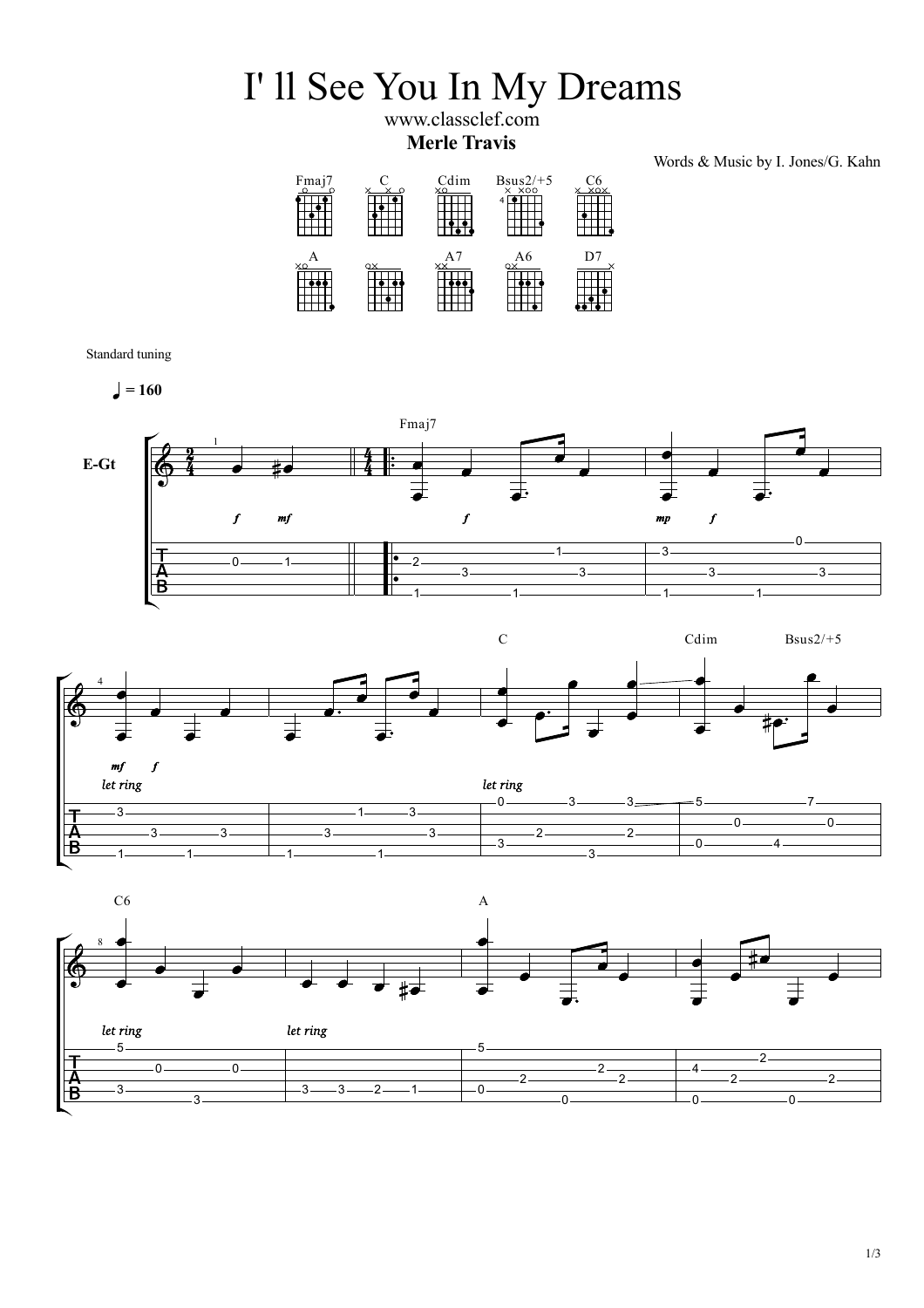









2/3